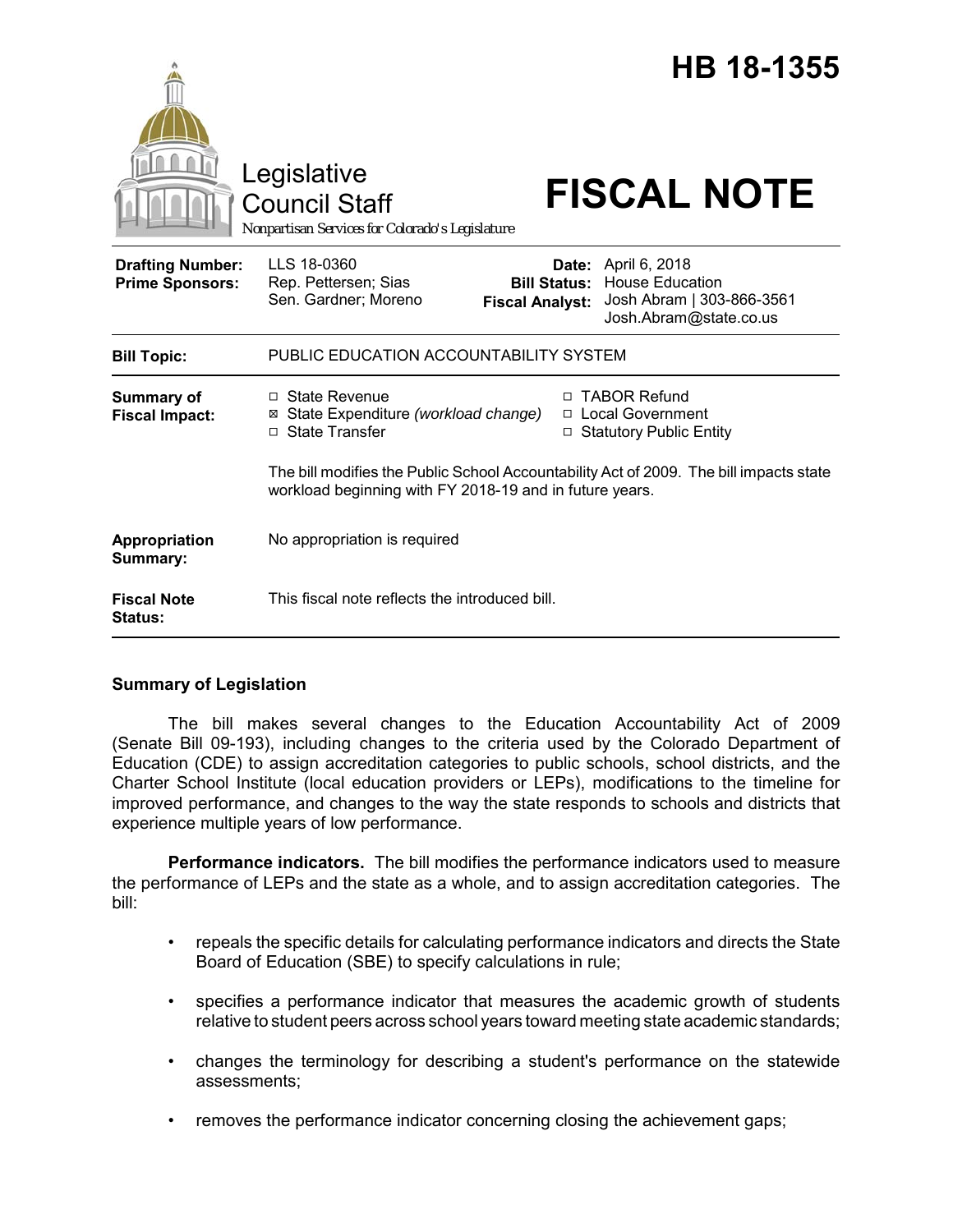April 6, 2018

- requires that the CDE disaggregate performance indicators by student group, and separately account for the performance of each student group in determining overall performance; and
- requires that annual performance reports specify the percentage of enrolled students who score at each of the performance levels on the statewide assessments.

**The five year accountability clock.** Under current law, if an LEP is accredited with priority improvement plan or lower for five consecutive years, the CDE may recommend that the SBE take specific actions, including removing the LEP's accreditation. This is referred to as the five year accountability clock.

Under this bill, if an LEP is accredited in one of the two lowest categories for two consecutive years, followed by three additional years, either consecutive or nonconsecutive, for a total of five years, then the SBE must require that certain corrective actions be taken; however, if the school district or CSI improves its accreditation category for two consecutive years following the first two years of low accreditation, then the five year clock stops progressing.

During the five year accountability clock, LEPs accredited in either of the two lowest categories are designated as being on "performance watch." In the fourth year of a performance watch, improvement plans for these LEPs must describe the way corrective actions will be implemented should the SBE require those actions after the fifth year.

For LEPs that remain in the lowest accreditation categories for five years, the commissioner is required to assign the State Review Panel to evaluate performance and recommend one or more of several specified actions, including removal of accreditation. After considering these recommendations, the SBE must determine appropriate actions and direct the LEP accordingly. This initiates a two year cycle of evaluation by the State Review Panel, which may result in additional directions from the SBE. The LEP remains subject to the two year review cycle until it achieves accreditation with improvement plan or higher for two consecutive years.

The bill requires LEPs in their third year of accreditation with a priority improvement plan or lower hold a parent and community meeting and include personnel from CDE. The bill specifies the information that must be provided at the meeting and the requirements for public notification.

**State response to low performance.** Under current law, when a school district is required to implement a turnaround plan, the Commissioner of Education is required to use the State Review Panel to evaluate the district's turnaround plan. This bill allows, rather than require that the commissioner assign the State Review Panel to evaluate a plan, and allows the panel to also conduct one or more on-site visits as part of the evaluation. Additionally, the bill identifies innovations that a public school may adopt if the SBE requires a school or district to become a school of innovation.

The CDE is required to provide training in governance and turnaround best practices to schools and districts that have been accredited with an improvement plan or lower. Finally, the bill changes the School Turnaround Leaders Development grant program as the School Transformation grant program and allows the SBE to issue grants for the development of school turnaround leaders, for educator professional development, and to implement instructional transformation in public schools.